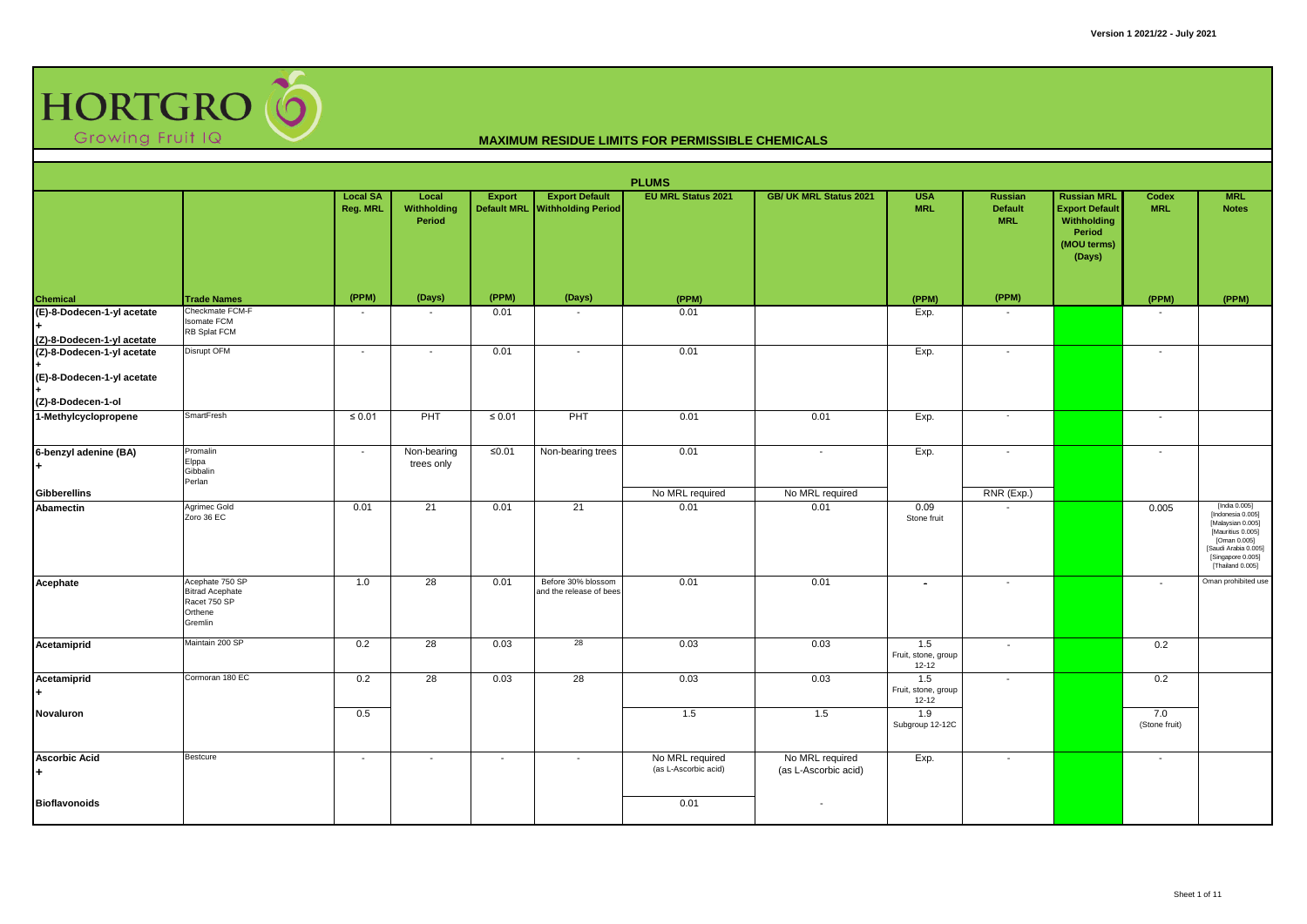

|                                                                                 |                                                                      |                             |                                       |                                     |                                                    | <b>PLUMS</b>                                                                         |                                                                        |                                                                                                            |                                         |                                                                                               |                                        |                                                                                              |
|---------------------------------------------------------------------------------|----------------------------------------------------------------------|-----------------------------|---------------------------------------|-------------------------------------|----------------------------------------------------|--------------------------------------------------------------------------------------|------------------------------------------------------------------------|------------------------------------------------------------------------------------------------------------|-----------------------------------------|-----------------------------------------------------------------------------------------------|----------------------------------------|----------------------------------------------------------------------------------------------|
|                                                                                 |                                                                      | <b>Local SA</b><br>Reg. MRL | Local<br><b>Withholding</b><br>Period | <b>Export</b><br><b>Default MRL</b> | <b>Export Default</b><br><b>Withholding Period</b> | <b>EU MRL Status 2021</b>                                                            | <b>GB/ UK MRL Status 2021</b>                                          | <b>USA</b><br><b>MRL</b>                                                                                   | Russian<br><b>Default</b><br><b>MRL</b> | <b>Russian MRL</b><br><b>Export Default</b><br>Withholding<br>Period<br>(MOU terms)<br>(Days) | <b>Codex</b><br><b>MRL</b>             | <b>MRL</b><br><b>Notes</b>                                                                   |
| Chemical                                                                        | <b>Trade Names</b>                                                   | (PPM)                       | (Days)                                | (PPM)                               | (Days)                                             | (PPM)                                                                                |                                                                        | (PPM)                                                                                                      | (PPM)                                   |                                                                                               | (PPM)                                  | (PPM)                                                                                        |
| <b>Aviglycine HCL</b><br>(Aminoethoxyvinylglycine<br>Hydrochloride)             | ReTain                                                               | 0.2                         | 7                                     | $\leq 0.01$                         | 14                                                 | 0.01                                                                                 | $\overline{\phantom{a}}$                                               | 0.17                                                                                                       |                                         |                                                                                               |                                        |                                                                                              |
| Azoxystrobin                                                                    | Ortiva<br>Obstructo 250 SC                                           | 2.0                         | $\mathbf{1}$                          | 2.0                                 | $\overline{1}$                                     | 2.0                                                                                  | 2.0                                                                    | 2.0<br>Stone fruit                                                                                         | 2.0<br>Stone type fruit                 |                                                                                               | 2.0<br>(Stone fruit)                   | Taiwan 1.0                                                                                   |
| <b>Bacillus Thuringiensis</b>                                                   | DiPel DF                                                             | $\overline{\phantom{a}}$    | $\overline{\phantom{a}}$              | $\overline{\phantom{a}}$            | $\overline{\phantom{a}}$                           | 0.01                                                                                 | No MRL required                                                        | Exp.                                                                                                       | RNR (Exp.)                              |                                                                                               | $\overline{\phantom{a}}$               |                                                                                              |
| Beauveria bassiana                                                              | Broadband<br>Eco-Bb                                                  | $\overline{\phantom{a}}$    | $\overline{\phantom{a}}$              | $\sim$                              | $\blacksquare$                                     | 0.01                                                                                 | No MRL required                                                        | $\sim$                                                                                                     | RNR (Exp.)                              |                                                                                               | $\sim$                                 |                                                                                              |
| <b>Benomyl</b>                                                                  | Benomyl 500 WP<br>Benomyl<br>Farmag Benomyl 500 WP                   | 3.0                         | Not after blossom                     | 0.5                                 | Do not use after<br>flowering                      | 0.5                                                                                  | 0.5                                                                    | $\sim$                                                                                                     | 0.075<br>Stonefruit                     | Not after flowering                                                                           | 0.5<br>as carbendazim                  | Oman prohibited use                                                                          |
| Beta-cypermethrin                                                               | Akito                                                                | 0.05                        | 14                                    | 0.05                                | 14                                                 | 2.0<br>(Cypermethrin/ isomers)                                                       | 2.0<br>(Cypermethrin/ isomers)                                         | $\sim$<br>1.0<br>(stone,<br>cypermethrin)                                                                  | $0.1*$<br>Stone type fruit              |                                                                                               | 2.0<br>as cypermethrin,<br>Stone fruit | Oman restricted use                                                                          |
| <b>Bollworm</b><br>Nucleopolyhedrovirus                                         | <b>Bolldex</b><br>Graboll<br>Helicovir                               | $\overline{\phantom{a}}$    | $\mathbf 0$                           | $\overline{\phantom{a}}$            | $\mathbf 0$                                        | Exp.                                                                                 |                                                                        | Exp.                                                                                                       | $\overline{\phantom{a}}$                |                                                                                               | $\overline{\phantom{a}}$               |                                                                                              |
| <b>Botanical extracts</b><br>(Natural pyrethrin; Garlic extract;<br>Canola oil) | Kannar KangroShield 100<br>Kannar Pygar 932                          | 0.05                        | $\overline{2}$<br>$\mathbf{1}$        | 0.01                                | $\overline{2}$<br>$\overline{1}$                   | Pyrethrin 1.0<br>Garlic extract - [No MRL required<br>(Annex IV)]<br>Canola oil 0.01 | Pyrethrin 1.0<br>Garlic extract - [No MRL<br>required]<br>Canola oil - | Pyrethrin -<br>Applied to<br>growing crops<br>Exp.<br>Postharvest<br>1.0<br>Garlic extract -<br>Canola oil | $\overline{\phantom{a}}$                |                                                                                               | $\overline{\phantom{a}}$               |                                                                                              |
| <b>Botanical extracts</b><br>(Natural pyrethrin)                                | Xterminator                                                          | 1.0                         | $\mathbf{0}$                          | 1.0                                 | $\mathbf 0$                                        | 1.0                                                                                  | 1.0                                                                    | Applied to<br>growing crops<br>Exp/<br>Postharvest<br>1.0                                                  | $\overline{\phantom{a}}$                |                                                                                               | $\overline{\phantom{a}}$               | India -<br>Indonesia<br>Iran -<br>Malaysia (0.01)<br>Mauritius -<br>Taiwan 0.3<br>Thailand - |
| Cadusafos                                                                       | Rugby 10 ME<br>Rubgy 10 G<br>Rugby<br>Soccer 100 EW<br>Hockey 100 EW | $\leq 0.01$                 | $\mathbf 0$                           | $\leq 0.01$                         | $\mathbf{0}$                                       | 0.01                                                                                 | 0.01                                                                   |                                                                                                            | $\overline{\phantom{a}}$                |                                                                                               | $\overline{\phantom{a}}$               | Oman restricted use                                                                          |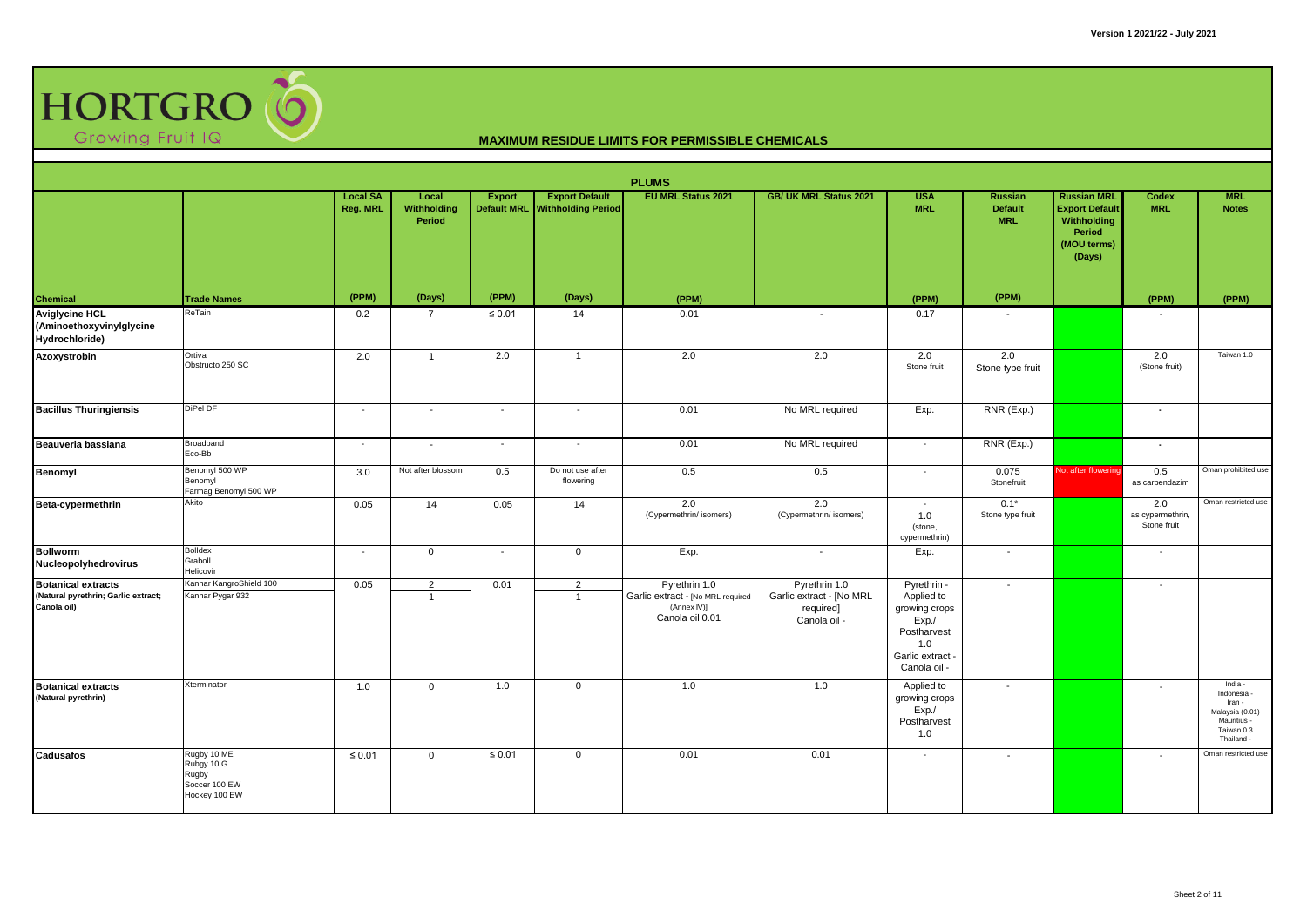

|                                                                     |                                                                                                                                                        |                             |                                |                          |                                                         | <b>PLUMS</b>              |                               |                          |                                                |                                                                                               |                                                              |                                   |
|---------------------------------------------------------------------|--------------------------------------------------------------------------------------------------------------------------------------------------------|-----------------------------|--------------------------------|--------------------------|---------------------------------------------------------|---------------------------|-------------------------------|--------------------------|------------------------------------------------|-----------------------------------------------------------------------------------------------|--------------------------------------------------------------|-----------------------------------|
|                                                                     |                                                                                                                                                        | <b>Local SA</b><br>Reg. MRL | Local<br>Withholding<br>Period | <b>Export</b>            | <b>Export Default</b><br>Default MRL Withholding Period | <b>EU MRL Status 2021</b> | <b>GB/ UK MRL Status 2021</b> | <b>USA</b><br><b>MRL</b> | <b>Russian</b><br><b>Default</b><br><b>MRL</b> | <b>Russian MRL</b><br><b>Export Default</b><br>Withholding<br>Period<br>(MOU terms)<br>(Days) | Codex<br><b>MRL</b>                                          | <b>MRL</b><br><b>Notes</b>        |
| <b>Chemical</b>                                                     | Trade Names                                                                                                                                            | (PPM)                       | (Days)                         | (PPM)                    | (Days)                                                  | (PPM)                     |                               | (PPM)                    | (PPM)                                          |                                                                                               | (PPM)                                                        | (PPM)                             |
| Captab/Captan                                                       | Captab WP<br>Thor 500 WP                                                                                                                               | 15.0                        | 14                             | 10.0                     | 35                                                      | 10.0                      | 10.0                          | 10.0                     | 10.0                                           |                                                                                               | 10.0                                                         | Oman prohibited use<br>Canada 5.0 |
| Chlorfenapyr                                                        | Hunter 24 SC<br>Saber 360 SC<br>Savage 360 SC                                                                                                          | 0.05                        | 75                             | 0.01                     | Before flowering only                                   | 0.01                      | 0.01                          | 0.01                     | $\sim$                                         |                                                                                               | $\overline{\phantom{0}}$                                     |                                   |
|                                                                     | Sergeant                                                                                                                                               |                             | 57                             |                          |                                                         |                           |                               |                          |                                                |                                                                                               |                                                              |                                   |
| Chlorantraniliprole                                                 | Altacor<br>Coragen                                                                                                                                     | 1.0                         | 14                             | 1.0                      | 14                                                      | 1.0                       |                               | 2.5                      | 1.0<br>Stone fruit                             |                                                                                               | 1.0<br>(Stone fruit)                                         | Taiwan 0.2                        |
| Chlorantraniliprole                                                 | Ampligo                                                                                                                                                | 1.0                         | 14                             | 1.0                      | 14                                                      | 1.0                       | 1.0                           | 2.5                      | 1.0<br>Stone fruit                             | Contact relevant<br>Ag-Chem<br>Company to<br>confirm                                          | 1.0<br>(Stone fruit)                                         | Taiwan 0.2                        |
| Lambda-cyhalothrin                                                  |                                                                                                                                                        | 0.2                         |                                | 0.2                      |                                                         | 0.2                       | 0.2                           | 0.5<br>Stone fruit       | $0.03*$<br>Stone fruit                         |                                                                                               | 0.2<br>(as Cyhalothrin,<br>including Lambda-<br>cyhalothrin) | Oman restricted use               |
| <b>Chlorpyrifos</b>                                                 | Lirifos 480 EC<br>Pyrinex 480 EC<br>Pyrinex 250 CS<br>Chlorban 480 EC<br>KlubM5 Chlorpyrifos<br>Chlorifos<br>Chlorpyrifos 480 EC<br>Agropyrifos 480 EC | 0.05                        | Dormant<br>application only    | 0.01                     | Dormant application<br>only                             | 0.01                      | 0.01                          | 0.05                     | 0.5<br>Stone type fruit                        |                                                                                               | 0.5                                                          | Oman restricted use               |
| Codling moth and Oriental fruit Madex Twin<br>moth granulosis virus | Madex Dual<br>GraTham                                                                                                                                  | $\overline{\phantom{a}}$    | $\overline{\phantom{a}}$       | $\overline{\phantom{a}}$ | $\sim$                                                  | $\sim$                    | $\sim$                        | $\sim$                   | $\sim$                                         |                                                                                               | $\sim$                                                       |                                   |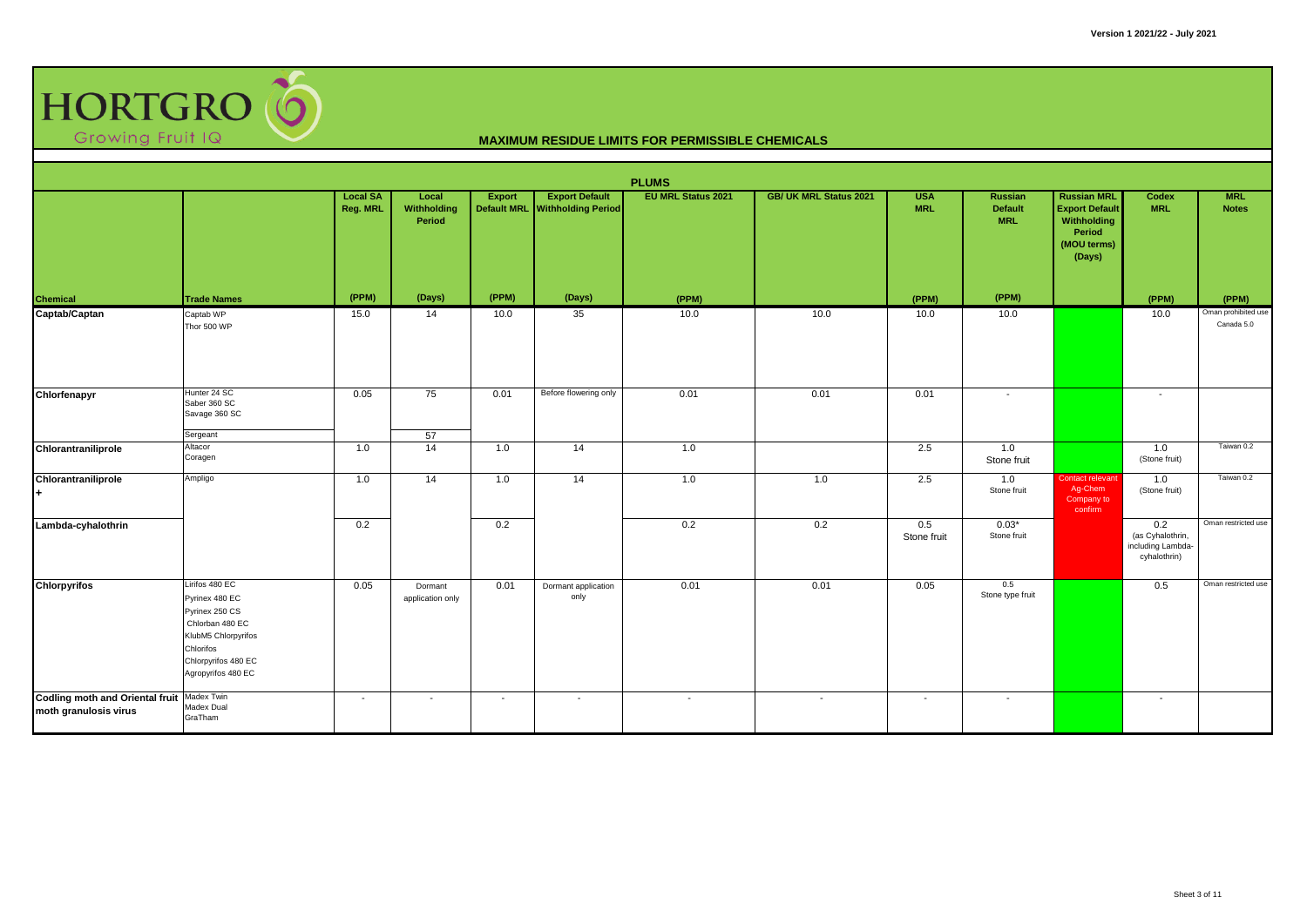

|                                                                              | <b>PLUMS</b><br><b>EU MRL Status 2021</b><br>Local<br><b>Export Default</b><br>GB/ UK MRL Status 2021<br><b>USA</b><br><b>Russian MRL</b><br><b>MRL</b><br><b>Local SA</b><br>Export<br>Russian<br>Codex                                   |          |                             |                    |                               |                               |      |                          |                              |                                                                         |                          |                                                                                                                                                                                                                         |  |  |
|------------------------------------------------------------------------------|--------------------------------------------------------------------------------------------------------------------------------------------------------------------------------------------------------------------------------------------|----------|-----------------------------|--------------------|-------------------------------|-------------------------------|------|--------------------------|------------------------------|-------------------------------------------------------------------------|--------------------------|-------------------------------------------------------------------------------------------------------------------------------------------------------------------------------------------------------------------------|--|--|
|                                                                              |                                                                                                                                                                                                                                            | Reg. MRL | Withholding<br>Period       | <b>Default MRL</b> | <b>Withholding Period</b>     |                               |      | <b>MRL</b>               | <b>Default</b><br><b>MRL</b> | <b>Export Default</b><br>Withholding<br>Period<br>(MOU terms)<br>(Days) | <b>MRL</b>               | <b>Notes</b>                                                                                                                                                                                                            |  |  |
| <b>Chemical</b><br>Copper (Cu) Oxychloride                                   | <b>Trade Names</b>                                                                                                                                                                                                                         | (PPM)    | (Days)                      | (PPM)              | (Days)                        | (PPM)                         |      | (PPM)                    | (PPM)                        |                                                                         | (PPM)                    | (PPM)                                                                                                                                                                                                                   |  |  |
| and other Cu salts including<br><b>Cupric hydroxide</b>                      | CungFU 538 SC<br>Kocide 2000<br>Copper Oxychloride WP<br><b>Cuprofix Disperss</b><br>Coprox WP<br>Farmag Cu Super<br>Farmag Copper Oxychloride<br>Demildex<br>Coprox Super<br>Copro Flow S<br>Farmag Hydroxy<br>Copflo Super<br>Royal Blue | 20.0     | 14                          | 5.0                | Not later than bud swell      | 5.0                           | 5.0  | Exp.                     | 5.0<br>Stonefruit            |                                                                         |                          | Hong Kong -<br>Indonesia -<br>Malaysia Exp.<br>Taiwan Exp.<br>Thailand -                                                                                                                                                |  |  |
| Cyanamide                                                                    | Dormex<br>Deurbraak<br>Bloomer<br>Dorcy<br>Cymex<br>Cyan<br>Alert 520 SL<br>Liberate                                                                                                                                                       | 0.05     | Dormant application<br>only | 0.01               | Dormant application<br>only   | 0.01                          | 0.01 | $\overline{\phantom{a}}$ | $\blacksquare$               |                                                                         | $\sim$                   | Oman prohibited use                                                                                                                                                                                                     |  |  |
| Cyantraniliprole                                                             | Exirel 100 SE                                                                                                                                                                                                                              | 1.0      | $\overline{7}$              | 0.7                | $\overline{7}$                | 0.7                           | 0.7  | 0.5                      | $\overline{\phantom{a}}$     |                                                                         | 0.5                      | Canada 0.5<br>Hong Kong -<br>[India 0.5]<br>[Indonesia 0.5]<br>[Iran $0.5$ ]<br>[Malaysia 0.5]<br>[Mauritius 0.5]<br>[Oman 0.5]<br>[Singapore 0.5]<br>[Saudi Arabia 0.5]<br>Switzerland -<br>Taiwan -<br>[Thailand 0.5] |  |  |
| Cyhexatin<br>(Do not exceed 1 liter Acarstin Flo 600<br>SC (600g a.i.) / ha) | Acarstin Flo                                                                                                                                                                                                                               | 2.0      | $\overline{7}$              | 0.01               | Use only prior to<br>fruitset | 0.01                          | 0.01 | $\overline{\phantom{a}}$ | $\sim$                       | <b>Before fruitset</b>                                                  | $\overline{\phantom{a}}$ | Iran Banned<br>Oman prohibited use<br>Taiwan Prohibited use                                                                                                                                                             |  |  |
| Cypermethrin                                                                 | Cyperin<br>Avi-Sipermetrin EC                                                                                                                                                                                                              | 0.05     | 14                          | 0.05               | 14                            | 2.0<br>Cypermethrin/ isomers) | 2.0  | 1.0<br>Stone fruit       | $0.1*$<br>Stonefruit         |                                                                         | 2.0<br>(Stone fruit)     | Oman restricted use                                                                                                                                                                                                     |  |  |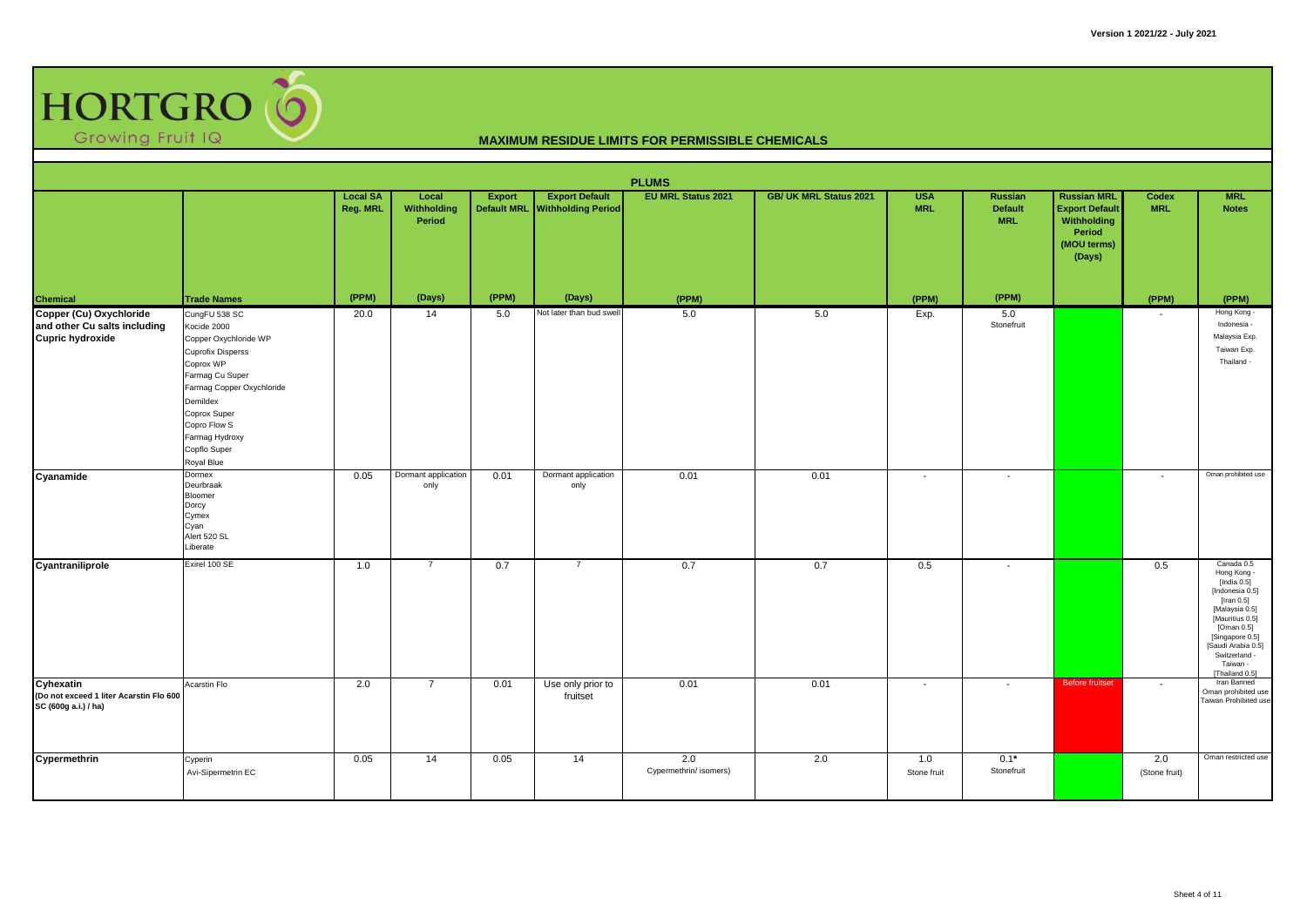

|                                     |                                                                           |                             |                                                      |                                     |                                                    | <b>PLUMS</b>                                                      |                               |                                                               |                                                |                                                                                               |                            |                                                                                                                                                                        |
|-------------------------------------|---------------------------------------------------------------------------|-----------------------------|------------------------------------------------------|-------------------------------------|----------------------------------------------------|-------------------------------------------------------------------|-------------------------------|---------------------------------------------------------------|------------------------------------------------|-----------------------------------------------------------------------------------------------|----------------------------|------------------------------------------------------------------------------------------------------------------------------------------------------------------------|
|                                     |                                                                           | <b>Local SA</b><br>Reg. MRL | Local<br><b>Withholding</b><br>Period                | <b>Export</b><br><b>Default MRL</b> | <b>Export Default</b><br><b>Withholding Period</b> | <b>EU MRL Status 2021</b>                                         | <b>GB/ UK MRL Status 2021</b> | <b>USA</b><br><b>MRL</b>                                      | <b>Russian</b><br><b>Default</b><br><b>MRL</b> | <b>Russian MRL</b><br><b>Export Default</b><br>Withholding<br>Period<br>(MOU terms)<br>(Days) | <b>Codex</b><br><b>MRL</b> | <b>MRL</b><br><b>Notes</b>                                                                                                                                             |
| Chemical                            | <b>Trade Names</b>                                                        | (PPM)                       | (Days)                                               | (PPM)                               | (Days)                                             | (PPM)                                                             |                               | (PPM)                                                         | (PPM)                                          |                                                                                               | (PPM)                      | (PPM)                                                                                                                                                                  |
| Cyprodinil                          | Chorus<br>Journey 500 WG                                                  | 0.5                         | Contact relevant<br>Ag-Chem<br>Company to<br>confirm | 0.5                                 | Contact relevant<br>Ag-Chem Company<br>to confirm  | 2.0                                                               | 2.0                           | 2.0<br>Stone fruit                                            | 2.0<br>Stone fruit                             |                                                                                               | 2.0<br>(Stone fruit)       |                                                                                                                                                                        |
| Deltamethrin                        | Decis Forte<br>Delta-Thrin 25 EC<br>Ag-Deltamethrin 25 EC<br>Servus 25 EC | 0.1                         | 21                                                   | 0.07                                | 21                                                 | 0.07                                                              | 0.07                          | $\overline{\phantom{a}}$<br>$(0.05 - AI)$<br>food/feed items) | 0.2<br>Fruit stone type                        |                                                                                               | 0.05                       | Hong Kong 0.05<br>[India 0.05]<br>Indonesia 0.05<br>[Malaysia 0.05]<br>[Oman 0.05]<br>Saudi Arabia 0.05<br>Singapore 0.05<br>Thailand 0.05]                            |
| <b>Dichlorvos</b>                   | Devipan 100 EC                                                            | 0.1                         | $\overline{7}$                                       | 0.01                                | 14                                                 | 0.01                                                              | 0.01                          | $\overline{\phantom{a}}$                                      | 0.05<br>Stonefruit                             |                                                                                               | $\sim$                     | Oman Prohibited use                                                                                                                                                    |
| Didecyldimethylammonium<br>chloride | Sporekill                                                                 | 0.1                         | 82<br>Not apply after first<br>fruit set             | 0.1                                 | 82<br>Not apply after first fruit<br>set           | 0.1                                                               | 0.1                           | $\overline{\phantom{a}}$                                      | $\overline{\phantom{a}}$                       |                                                                                               | $\overline{\phantom{a}}$   | Hong Kong -<br>India -<br>Indonesia -<br>Iran -<br>Malaysia (0.01)<br>Mauritius -<br>Saudi Arabia -<br>Singapore -<br>Taiwan -<br>Thailand -                           |
| <b>Emamectin benzoate</b>           | Warlock 19.2 EC                                                           | 0.03                        | $\overline{7}$                                       | 0.02                                | 21                                                 | 0.02<br>(Unpublished Sante 12558/2019,<br>proposed new MRL 0.015) | 0.02                          | $\overline{\phantom{a}}$                                      | $\overline{\phantom{a}}$                       |                                                                                               | $\overline{\phantom{a}}$   | Hong Kong -<br>India -<br>Indonesia -<br>Iran -<br>Malaysia (0.01)<br>Mauritius -<br>Saudi Arabia -<br>Singapore -<br>Thailand -                                       |
| False codling moth<br>granulovirus  | Cryptogran<br>Cryptex                                                     | $\blacksquare$              | $\overline{a}$                                       | $\sim$                              | $\sim$                                             | $\overline{\phantom{a}}$                                          | $\overline{\phantom{a}}$      | $\overline{\phantom{a}}$                                      | $\overline{\phantom{a}}$                       |                                                                                               | $\blacksquare$             |                                                                                                                                                                        |
| Fenazaquin                          | Vanity 200 SC<br>Superior 200 SC                                          | 0.5                         | 42                                                   | 0.3                                 | Contact relevant<br>Agchem company<br>to confirm   | 0.3<br>(Unpublished Sante 10706/2020<br>proposed new MRL 0.01)    | 0.3                           | 2.0<br>Stone fruit                                            | $\overline{\phantom{a}}$                       |                                                                                               | $\overline{\phantom{a}}$   | Canada (0.1)<br>Hong Kong<br>India -<br>Indonesia -<br>Iran -<br>Malaysia (0.01)<br>Mauritius -<br>Oman -<br>Singapore -<br>Switzerland 0.2<br>Taiwan 0.01<br>Thailand |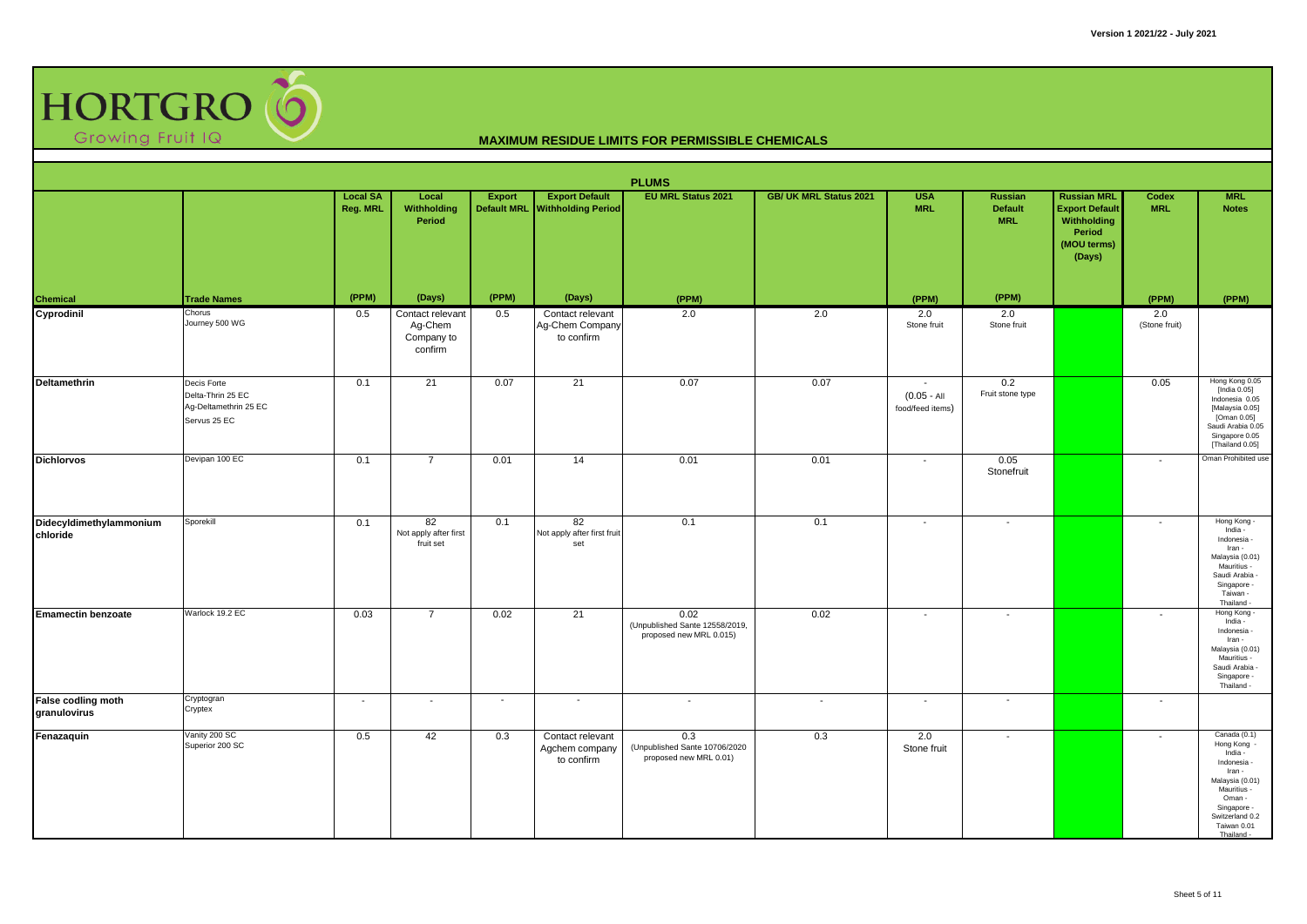

|                                                                                                            |                                                                                                                       |                             |                                |               |                                                                                                        | <b>PLUMS</b>                                                                                  |                                                                                               |                          |                                                      |                                                                                               |                            |                                                                                                                                                                                                    |
|------------------------------------------------------------------------------------------------------------|-----------------------------------------------------------------------------------------------------------------------|-----------------------------|--------------------------------|---------------|--------------------------------------------------------------------------------------------------------|-----------------------------------------------------------------------------------------------|-----------------------------------------------------------------------------------------------|--------------------------|------------------------------------------------------|-----------------------------------------------------------------------------------------------|----------------------------|----------------------------------------------------------------------------------------------------------------------------------------------------------------------------------------------------|
|                                                                                                            |                                                                                                                       | <b>Local SA</b><br>Reg. MRL | Local<br>Withholding<br>Period | <b>Export</b> | <b>Export Default</b><br>Default MRL Withholding Period                                                | <b>EU MRL Status 2021</b>                                                                     | <b>GB/ UK MRL Status 2021</b>                                                                 | <b>USA</b><br><b>MRL</b> | Russian<br><b>Default</b><br><b>MRL</b>              | <b>Russian MRL</b><br><b>Export Default</b><br>Withholding<br>Period<br>(MOU terms)<br>(Days) | <b>Codex</b><br><b>MRL</b> | <b>MRL</b><br><b>Notes</b>                                                                                                                                                                         |
| Chemical                                                                                                   | <b>Trade Names</b>                                                                                                    | (PPM)                       | (Days)                         | (PPM)         | (Days)                                                                                                 | (PPM)                                                                                         |                                                                                               | (PPM)                    | (PPM)                                                |                                                                                               | (PPM)                      | (PPM)                                                                                                                                                                                              |
| Fenbuconazole                                                                                              | Indar 50 EW                                                                                                           | 0.5                         | $\mathbf{1}$                   | 0.5           | 5<br>Max. 4 applications                                                                               | 0.6                                                                                           | 0.6                                                                                           | 1.0<br>Stone fruit       |                                                      |                                                                                               | 0.3                        | Canada (0.1)<br>Hong Kong -<br>[India $0.3$ ]<br>Indonesia 0.3<br>Iran -<br>[Malaysia 0.3]<br>[Mauritius 0.3]<br>[Oman 0.3]<br>Saudi Arabia 0.3<br>[Singapore 0.3]<br>Taiwan 0.3<br>[Thailand 0.3] |
| Fludioxonil                                                                                                | Scholar<br>Teacher 230 SC<br>Target 200 WDG                                                                           | 5.0                         | $\mathbf{1}$                   | 5.0           | $\overline{1}$                                                                                         | 5.0                                                                                           | 5.0                                                                                           | 5.0<br>Stone fruit       | 5.0<br>Stone type fruit                              |                                                                                               | 5.0<br>(Stone fruit)       |                                                                                                                                                                                                    |
| Flupyradifurone                                                                                            | Sivanto <sup>®</sup> Prime                                                                                            | 0.05                        | 35                             | 0.01          | 35                                                                                                     | 0.01                                                                                          | 0.01                                                                                          | 1.5                      | $\sim$                                               |                                                                                               | 0.4                        |                                                                                                                                                                                                    |
| <b>Furfural</b>                                                                                            | Crop Guard                                                                                                            | $\overline{\phantom{a}}$    | $\mathbf 0$                    | ≤0.01         | $\mathbf 0$                                                                                            | 1.0                                                                                           | 1.0                                                                                           | $\sim$                   | $\sim$                                               |                                                                                               | $\sim$                     |                                                                                                                                                                                                    |
| Gamma-cyhalothrin                                                                                          | Vantex 60 CS                                                                                                          | 0.2                         | 14                             | 0.2           | Contact relevant<br>Agchem company<br>to confirm                                                       | 0.2<br>Lambda-cyhalothrin (includes<br>gamma-cyhalothrin) (sum of R,S<br>and S,R isomers) (F) | 0.2<br>Lambda-cyhalothrin (includes<br>gamma-cyhalothrin) (sum of R,S<br>and S,R isomers) (F) | 0.5<br>Stone fruit       | 0.03<br>Fruits (stone type) as<br>lambda-cyhalothrin | Contact relevant<br>Ag-Chem<br>Company to<br>confirm                                          | 0.2<br>as Cyhalothrin      | Oman restricted use                                                                                                                                                                                |
| Indoxacarb<br>Note:<br><b>EU</b> authorisation amendment/<br>possible related MRL<br>implications pending. | Steward<br>Doxstar flo<br>Steward 150 EC<br>InCide 300 WG<br>Indo 300 WDG<br>Margin 300 WDG<br>Session 300 WDG        | 0.2                         | 28                             | 0.2           | 28<br>Maximum 2<br>applications                                                                        | 1.0                                                                                           | 1.0                                                                                           | 0.9<br>Stone fruit       | $\overline{\phantom{a}}$                             |                                                                                               | 1.0<br>(Stone fruit)       | Canada (0.1)                                                                                                                                                                                       |
| Iprodione                                                                                                  | Rovral Aquaflo<br>Pickle 500 SC<br>Taurus 500 SC<br>Iprodione 500 SC<br>Prodione<br>Iprodione 255<br>Iproflo<br>Roflo | 5.0                         | 3                              | 0.01          | Do not use (if<br>exporting to EU)<br><b>Contact relevant Ag-</b><br><b>Chem Company to</b><br>confirm | 0.01                                                                                          | 0.01                                                                                          | 20.0                     | 10.0<br>Stone type fruits                            |                                                                                               | $\overline{\phantom{a}}$   |                                                                                                                                                                                                    |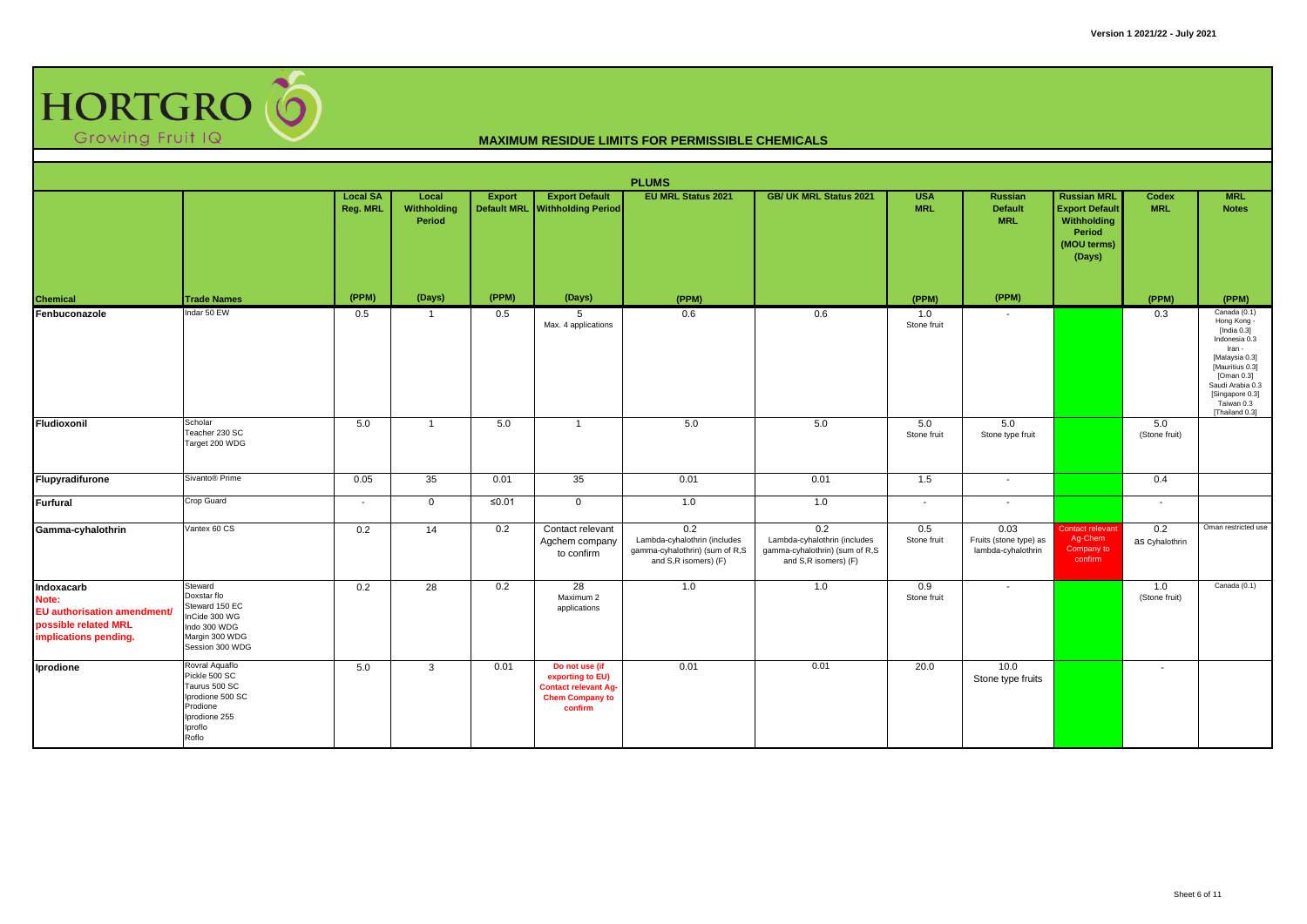

|                                                                                                                 |                                                                                                                                                                                                                                                                                                                                                         |                             |                                      |                              |                                                    | <b>PLUMS</b>                        |                               |                                       |                                                                       |                                                                                               |                                                              |                                                      |
|-----------------------------------------------------------------------------------------------------------------|---------------------------------------------------------------------------------------------------------------------------------------------------------------------------------------------------------------------------------------------------------------------------------------------------------------------------------------------------------|-----------------------------|--------------------------------------|------------------------------|----------------------------------------------------|-------------------------------------|-------------------------------|---------------------------------------|-----------------------------------------------------------------------|-----------------------------------------------------------------------------------------------|--------------------------------------------------------------|------------------------------------------------------|
|                                                                                                                 |                                                                                                                                                                                                                                                                                                                                                         | <b>Local SA</b><br>Reg. MRL | Local<br>Withholding<br>Period       | Export<br><b>Default MRL</b> | <b>Export Default</b><br><b>Withholding Period</b> | <b>EU MRL Status 2021</b>           | <b>GB/ UK MRL Status 2021</b> | <b>USA</b><br><b>MRL</b>              | <b>Russian</b><br><b>Default</b><br><b>MRL</b>                        | <b>Russian MRL</b><br><b>Export Default</b><br>Withholding<br>Period<br>(MOU terms)<br>(Days) | Codex<br><b>MRL</b>                                          | <b>MRL</b><br><b>Notes</b>                           |
| <b>Chemical</b>                                                                                                 | <b>Trade Names</b>                                                                                                                                                                                                                                                                                                                                      | (PPM)                       | (Days)                               | (PPM)                        | (Days)                                             | (PPM)                               |                               | (PPM)                                 | (PPM)                                                                 |                                                                                               | (PPM)                                                        | (PPM)                                                |
| Lambda-cyhalothrin                                                                                              | Karate EC<br>Karate Zeon<br>Cylam<br>Judo 50 EC<br>Lambda 50 EC<br>Lambda EC<br>Lamdex 5 EC<br>Karate Zeon 10 CS<br>Karis 5 CS<br>Lamdex 5 CS                                                                                                                                                                                                           | 0.5                         | 14                                   | 0.2                          | 14                                                 | 0.2                                 | 0.2                           | 0.5<br>Stone fruit                    | $0.03*$<br>Stonefruit                                                 | Not later than<br>90% petal fall                                                              | 0.2<br>(as Cyhalothrin,<br>including Lambda-<br>cyhalothrin) | Oman restricted use                                  |
| <b>Mancozeb</b><br>Note:<br><b>EU</b> authorisation amendment/<br>possible related MRL<br>implications pending. | Dithane M-45 800 WP NT<br>Dithane M-45 800 WP<br>Dithane 750 WG Neotec<br>Newzeb 800 WP<br>Unizeb WP<br>Mancozeb 800 WP (L3517)<br>Tridex<br>Ventum 800 WP<br>Cozeb 800 WP<br>Villa Unizeb 800 WP<br>Penncozeb<br>Mancozeb 800 WP (L9169)<br>Vondozeb<br>Tsumeb<br>Pennfluid 420 SC<br>Farmag Mancozeb 800 WP<br>Tozeb Flo<br>Tozeb WP<br>Zenith 750 WG | 3.0                         | 14                                   | 2.0                          | 35                                                 | 2.0                                 | 2.0                           | $\sim$                                | $\overline{\phantom{a}}$<br>7.0<br>Stone type fruits<br>(Dithiocarb.) |                                                                                               | 7.0<br>(Stone fruit)<br>(Dithiocarb.)                        | Canada (0.1)<br>Oman prohibited use<br>Singapore 1.0 |
| <b>Maneb</b>                                                                                                    | Vandal<br>Mangle SC                                                                                                                                                                                                                                                                                                                                     | 3.0                         | 14                                   | 2.0                          | 35                                                 | 2.0                                 | 2.0                           | $\overline{\phantom{a}}$              | $\sim$<br>7.0<br>Stone type fruits<br>(Dithiocarb.)                   |                                                                                               | 7.0<br>(Stone fruit)<br>(Dithiocarb.)                        | Canada (0.1)<br>Oman prohibited use<br>Singapore 1.0 |
| Mefenoxam (Metalaxyl)                                                                                           | <b>Ridomil Gold</b>                                                                                                                                                                                                                                                                                                                                     | 1.0                         | Use on non-<br>bearing trees<br>only | 0.01                         | Use on non-bearing<br>trees only                   | 0.01<br>(Stone fruit, as Metalaxyl) | 0.01                          | 1.0<br>(Stone fruit, as<br>Metalaxyl) | $\sim$                                                                | contact relevant<br>Ag-Chem<br>Company to<br>confirm                                          | $\overline{\phantom{a}}$                                     |                                                      |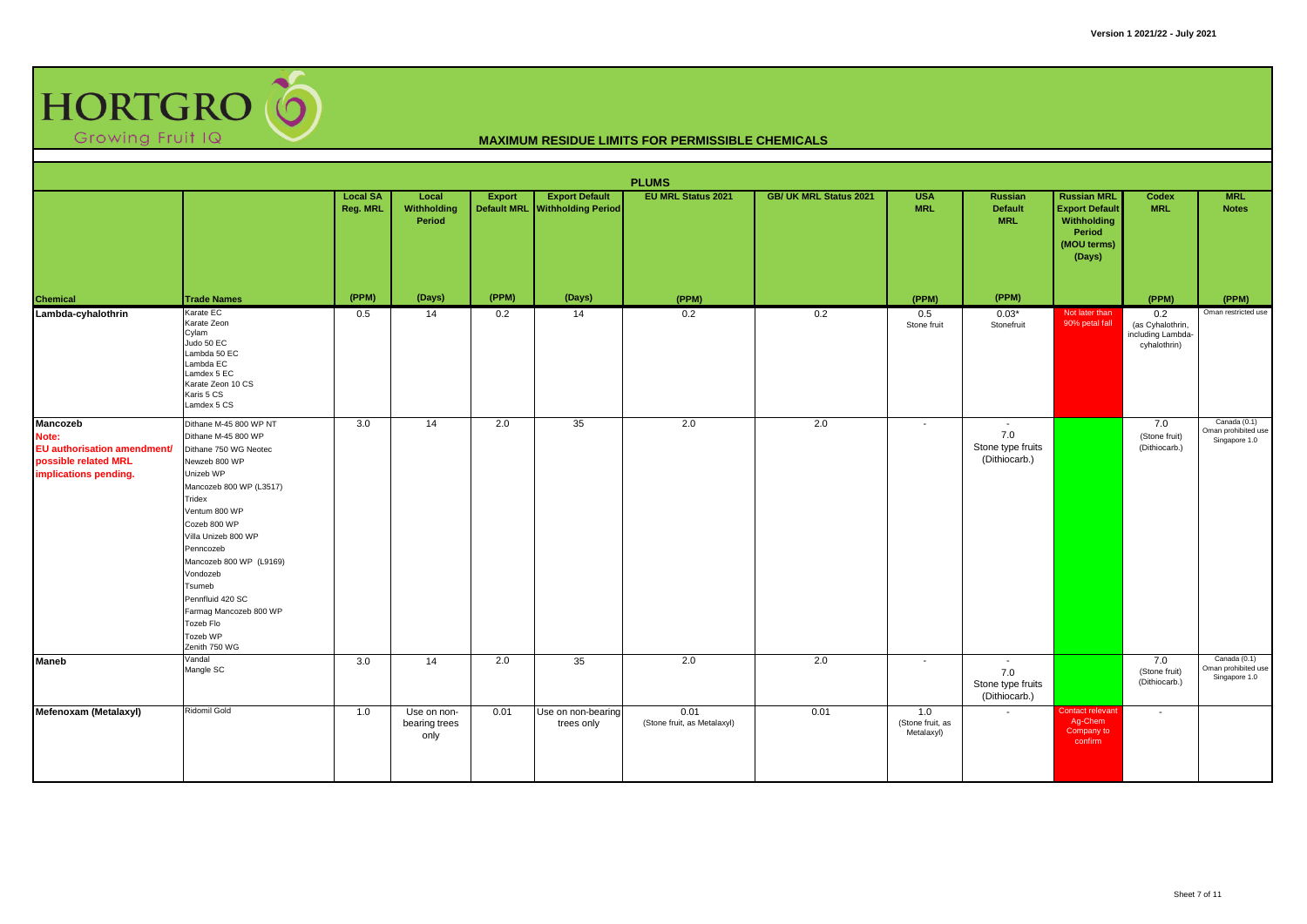

|                         | <b>PLUMS</b><br><b>Export Default</b><br><b>EU MRL Status 2021</b><br><b>GB/ UK MRL Status 2021</b><br><b>Russian MRL</b><br><b>MRL</b><br><b>Local SA</b><br><b>Export</b><br><b>USA</b><br>Russian<br><b>Codex</b><br>Local |                |                                                |                      |                                                                                                                                                                                                                                                     |                |                                                    |                                                      |                                                                       |                                                                         |                                       |                                                                                   |  |  |
|-------------------------|-------------------------------------------------------------------------------------------------------------------------------------------------------------------------------------------------------------------------------|----------------|------------------------------------------------|----------------------|-----------------------------------------------------------------------------------------------------------------------------------------------------------------------------------------------------------------------------------------------------|----------------|----------------------------------------------------|------------------------------------------------------|-----------------------------------------------------------------------|-------------------------------------------------------------------------|---------------------------------------|-----------------------------------------------------------------------------------|--|--|
|                         |                                                                                                                                                                                                                               | Reg. MRL       | <b>Withholding</b><br>Period                   | <b>Default MRL</b>   | <b>Withholding Period</b>                                                                                                                                                                                                                           |                |                                                    | <b>MRL</b>                                           | <b>Default</b><br><b>MRL</b>                                          | <b>Export Default</b><br>Withholding<br>Period<br>(MOU terms)<br>(Days) | <b>MRL</b>                            | <b>Notes</b>                                                                      |  |  |
| Chemical                | <b>Trade Names</b>                                                                                                                                                                                                            | (PPM)          | (Days)                                         | (PPM)                | (Days)                                                                                                                                                                                                                                              | (PPM)          |                                                    | (PPM)                                                | (PPM)                                                                 |                                                                         | (PPM)                                 | (PPM)                                                                             |  |  |
| Mercaptothion/Malathion | Datathion 480 EC<br>Mercaptothion 500 EC<br>Avi-Merkaptotoks WP<br>Avi Merkaptotion DP<br>Fyfanon 440 EW<br>Harrier 500 EC<br>Insecto 500 EC                                                                                  | 2.0            | 10                                             | 0.02                 | 28<br>Bait application ONLY<br>A maximum<br>concentration of<br>500ml/ 100l of a<br>00EC mercaptothion<br>formulation may be<br>used in protein<br>hydrolysate spray<br>mixture with a<br>maximum spray<br>volume of 50 litres<br>water per hectare | 0.02           | 0.02                                               | 8.0                                                  | 0.5<br>Stonefruit                                                     |                                                                         | $\overline{\phantom{a}}$              | Indonesia -<br>Malaysia (0.01)<br>Taiwan 0.01<br>Thailand -                       |  |  |
| Methidathion            | Suprathion 420 EC<br>Methidathion 420 EC<br>Arythion 420 EC                                                                                                                                                                   | 0.2            | EC-Dormant<br>application only WP-<br>42       | 0.02                 | <b>EC-Dormant</b><br>application only WP-42                                                                                                                                                                                                         | 0.02           | 0.02                                               | $\overline{\phantom{a}}$                             | 0.2<br>Fruit stone type                                               |                                                                         | $\overline{\phantom{a}}$              | Iran Banned pesticide<br>Oman prohibited use<br>India -<br>Taiwan -<br>Thailand - |  |  |
| Methoxyfenocide         | Marksman 240 SC                                                                                                                                                                                                               | 2.0            | $\overline{7}$                                 | 2.0                  | $\overline{7}$                                                                                                                                                                                                                                      | 2.0            | 2.0                                                | 3.0                                                  | $\sim$                                                                |                                                                         | 2.0<br>(Stone fruit)                  | Canada 0.7                                                                        |  |  |
| <b>Metiram</b>          |                                                                                                                                                                                                                               | 3.0            | 14                                             | 2.0                  | 35                                                                                                                                                                                                                                                  | 2.0            | 2.0                                                | $\overline{\phantom{a}}$                             | $\overline{\phantom{a}}$<br>7.0<br>Stone type fruits<br>(Dithiocarb.) | Contact relevant<br>Ag-Chem<br>Company to<br>confirm                    | 7.0<br>(Stone fruit)<br>(Dithiocarb.) | Canada (0.1)<br>Singapore 1.0                                                     |  |  |
| <b>Mineral Oil</b>      | Citrole 100<br>Ampron<br>CROPCHEM 86% Winter oil<br>Citrole 60<br>Awakening oil<br><b>Budbreak</b><br>Vydate SL                                                                                                               | $\sim$<br>0.01 | Dormant application<br>only<br>Early fruit set | $\leq 0.01$<br>≤0.01 | Dormant application<br>only<br>Early fruit set stage                                                                                                                                                                                                | $\sim$<br>0.01 | $\sim$<br>0.01                                     | $\overline{\phantom{a}}$<br>$\overline{\phantom{a}}$ | $\overline{\phantom{a}}$<br>$\overline{\phantom{a}}$                  |                                                                         | $\sim$<br>$\overline{\phantom{a}}$    | Oman restricted use                                                               |  |  |
| Oxamyl                  |                                                                                                                                                                                                                               |                | stage                                          |                      |                                                                                                                                                                                                                                                     |                |                                                    |                                                      |                                                                       |                                                                         |                                       |                                                                                   |  |  |
| Paclobutrazol           | Avocet<br>Cultar                                                                                                                                                                                                              | 0.05           | Post harvest,<br>beginning of leaf<br>drop     | 0.01                 | Post harvest,<br>beginning of leaf<br>drop                                                                                                                                                                                                          | 0.01           | Paclobutrazol (sum of<br>constituent isomers) 0.01 | $\overline{\phantom{a}}$                             | $\sim$                                                                |                                                                         | $\overline{\phantom{0}}$              |                                                                                   |  |  |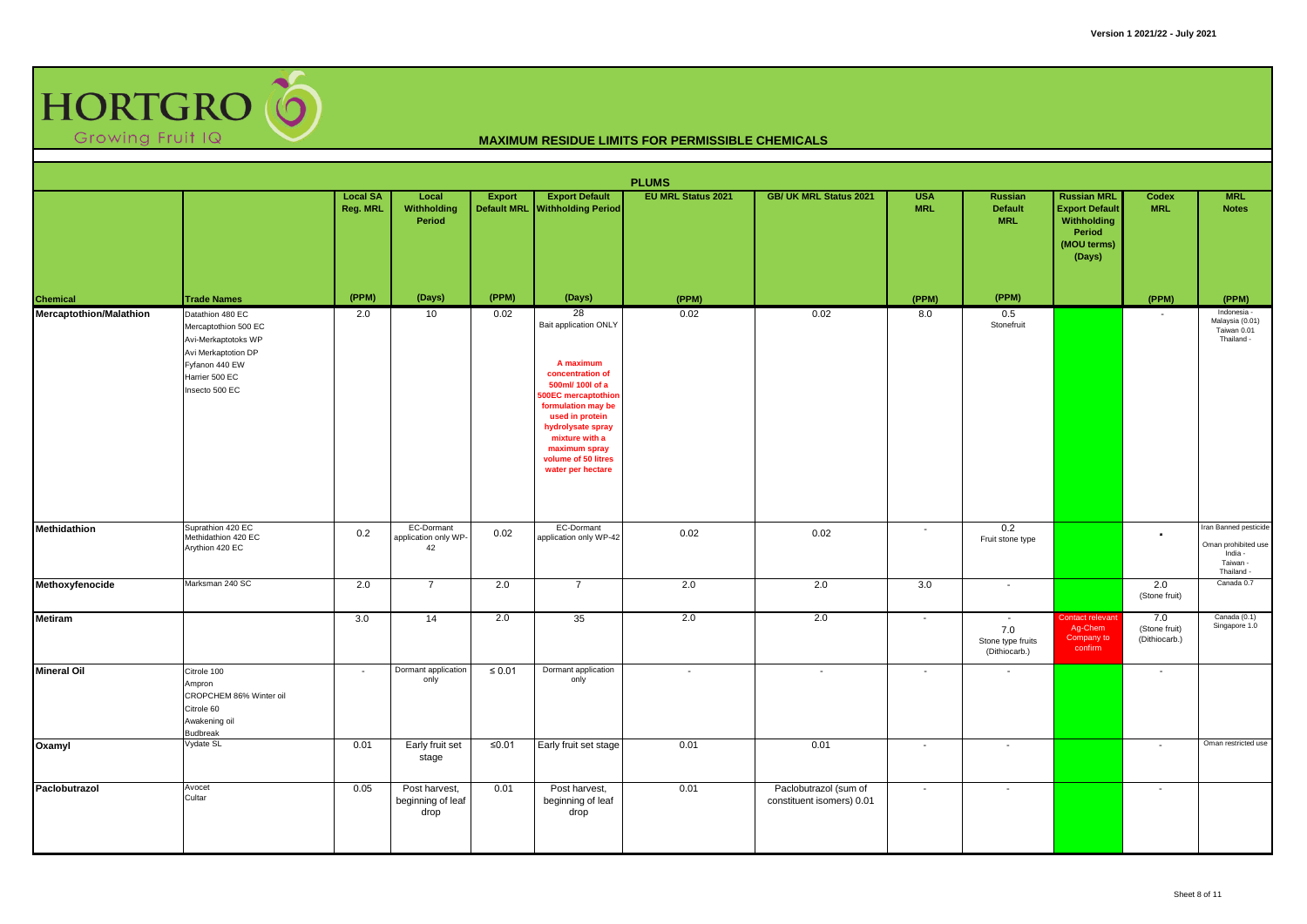

|                                                  |                                                                                                                            |                             |                                    |                                     |                                                    | <b>PLUMS</b>              |                               |                          |                                         |                                                                                               |                      |                                                                                                                      |
|--------------------------------------------------|----------------------------------------------------------------------------------------------------------------------------|-----------------------------|------------------------------------|-------------------------------------|----------------------------------------------------|---------------------------|-------------------------------|--------------------------|-----------------------------------------|-----------------------------------------------------------------------------------------------|----------------------|----------------------------------------------------------------------------------------------------------------------|
|                                                  |                                                                                                                            | <b>Local SA</b><br>Reg. MRL | Local<br>Withholding<br>Period     | <b>Export</b><br><b>Default MRL</b> | <b>Export Default</b><br><b>Withholding Period</b> | <b>EU MRL Status 2021</b> | <b>GB/ UK MRL Status 2021</b> | <b>USA</b><br><b>MRL</b> | Russian<br><b>Default</b><br><b>MRL</b> | <b>Russian MRL</b><br><b>Export Default</b><br>Withholding<br>Period<br>(MOU terms)<br>(Days) | Codex<br><b>MRL</b>  | <b>MRL</b><br><b>Notes</b>                                                                                           |
| Chemical                                         | <b>Trade Names</b>                                                                                                         | (PPM)                       | (Days)                             | (PPM)                               | (Days)                                             | (PPM)                     |                               | (PPM)                    | (PPM)                                   |                                                                                               | (PPM)                | (PPM)                                                                                                                |
| Pirimicarb                                       | Aphox<br>Piritek                                                                                                           | 3.0                         | 21                                 | 3.0                                 | 21                                                 | 3.0                       | 3.0                           |                          | 5.0<br>Stone type fruits                |                                                                                               | 3.0<br>(Stone fruit) | Canada (0.1)<br>Mauritius 0.5<br>Switzerland 1.0<br>Singapore 0.5                                                    |
| Prochloraz                                       | Octave<br>Chronos 450 SC                                                                                                   | $\sim$                      | <b>FST</b>                         | $\leq 0.01$                         | <b>Blossom</b> application<br>only                 | 0.03                      | 0.03                          | $\sim$                   | $\sim$                                  |                                                                                               | $\sim$               |                                                                                                                      |
| Propiconazole<br>Application only during blossom | Tilt<br>Propiconazole 250 EC<br>Propizole 250 EC<br>Propicon 250 EC<br>Bumper 250 EC<br>Admiral 250 EC<br>Principle 250 EC | 0.2                         | <b>Blossom</b> application<br>only | 0.01                                | Blossom application<br>only                        | 0.01                      | 0.01                          | 0.60<br>Stone fruit      | $\overline{\phantom{a}}$                |                                                                                               | 0.4                  | Iran Banned                                                                                                          |
| <b>Prothiofos</b>                                | Tokuthion® 960 EC                                                                                                          | 0.05                        | <b>FST</b>                         | $\leq 0.01$                         | Dormant<br>application only                        | 0.01                      | $\sim$                        | $\overline{\phantom{a}}$ | $\sim$                                  |                                                                                               | $\sim$               |                                                                                                                      |
| Pymetrozine                                      | Chess<br>Trivia 500 WDG                                                                                                    | 0.02                        | 28                                 | 0.02                                | 28                                                 | 0.02                      | 0.02                          | $\overline{\phantom{a}}$ | $\blacksquare$                          |                                                                                               | $\blacksquare$       | Hong Kong -<br>India -<br>Malaysia (0.01)<br>Mauritius -<br>Saudi Arabia<br>Singapore -<br>Thailand -<br>Taiwan 0.01 |
| Pyrimethanil                                     | Pyrimet 400 SC<br>Source 400 SC<br>Support 400 SC<br>Botrynil<br>Protector 400 SC                                          | 5.0                         | 3                                  | 2.0                                 | $\mathbf{3}$                                       | 2.0                       | 2.0                           | 10.0<br>Stone fruit      | 2.0                                     |                                                                                               | 2.0                  |                                                                                                                      |
|                                                  |                                                                                                                            |                             | $\overline{1}$                     |                                     | $\overline{1}$                                     |                           |                               |                          |                                         |                                                                                               |                      |                                                                                                                      |
| Pyrimethanil                                     | Tutor 500 SC                                                                                                               | 5.0                         | $\overline{1}$                     | 2.0                                 | 1                                                  | 2.0                       | 2.0                           | 10.0<br>Stone fruit      | 2.0                                     |                                                                                               | 2.0                  |                                                                                                                      |
| Fludioxonil                                      |                                                                                                                            |                             |                                    | 5.0                                 |                                                    | 5.0                       | 5.0                           | 5.0<br>Stone fruit       | 5.0<br>Stone type fruit                 |                                                                                               | 5.0<br>(Stone fruit) |                                                                                                                      |
| Soyabean oil                                     | Mprove oil                                                                                                                 | $\sim$                      | Dormant<br>application only        | $\sim$                              | Dormant<br>application only                        | 0.01                      | $\overline{\phantom{a}}$      | Exp.                     |                                         |                                                                                               | $\blacksquare$       |                                                                                                                      |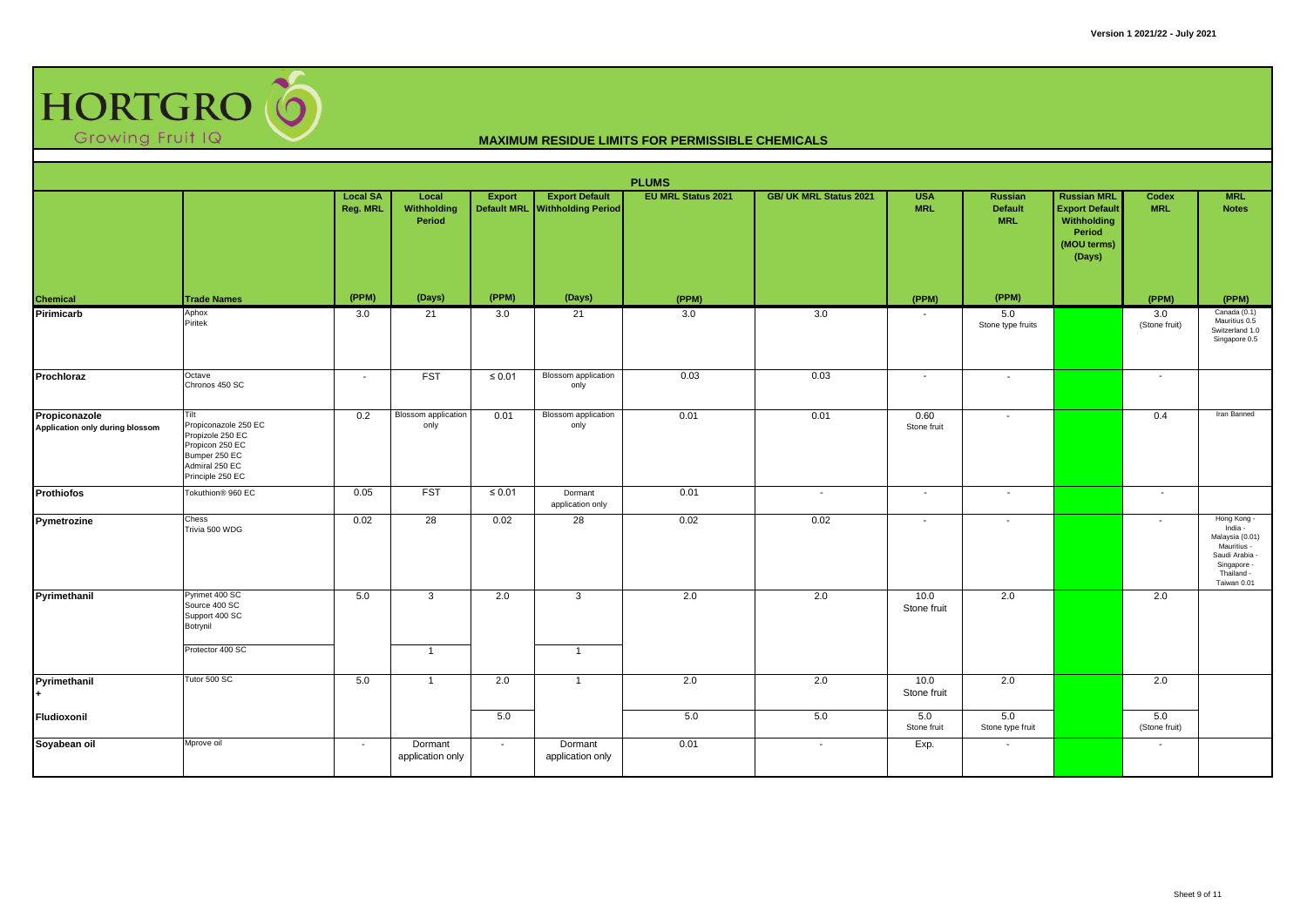

|                 |                                            |                             |                                |        |                                                         | <b>PLUMS</b>                                                    |                               |                          |                                         |                                                                                               |                          |                            |
|-----------------|--------------------------------------------|-----------------------------|--------------------------------|--------|---------------------------------------------------------|-----------------------------------------------------------------|-------------------------------|--------------------------|-----------------------------------------|-----------------------------------------------------------------------------------------------|--------------------------|----------------------------|
|                 |                                            | <b>Local SA</b><br>Reg. MRL | Local<br>Withholding<br>Period | Export | <b>Export Default</b><br>Default MRL Withholding Period | <b>EU MRL Status 2021</b>                                       | <b>GB/ UK MRL Status 2021</b> | <b>USA</b><br><b>MRL</b> | Russian<br><b>Default</b><br><b>MRL</b> | <b>Russian MRL</b><br><b>Export Default</b><br>Withholding<br>Period<br>(MOU terms)<br>(Days) | Codex<br><b>MRL</b>      | <b>MRL</b><br><b>Notes</b> |
| Chemical        | <b>Trade Names</b>                         | (PPM)                       | (Days)                         | (PPM)  | (Days)                                                  | (PPM)                                                           |                               | (PPM)                    | (PPM)                                   |                                                                                               | (PPM)                    | (PPM)                      |
| Spinetoram      | Delegate 250 WG                            | 0.1                         | $\overline{7}$                 | 0.05   |                                                         | 0.05<br>(Unpublished Sante 10706/2020<br>proposed new MRL 0.02) | 0.05                          | 0.3<br>Stone fruit       | $\overline{\phantom{a}}$                |                                                                                               | 0.09                     | Hong Kong -                |
| Spinosad        | Tracer 480 EC<br>Entrust Naturalyte 800 WP | 0.01                        | $SC - 21$                      | 0.01   | 21<br>Max. 4 applications                               | 0.2                                                             | 0.2                           | 0.2<br>Stone fruit       | 0.2<br>Fruit stone type                 |                                                                                               | 0.2<br>(Stone fruit)     | $\sim$                     |
|                 | GF-120 NF<br>Cura Fly Fruit Fly Bait       |                             | $\mathbf{0}$                   |        | $\mathbf{0}$<br>Multiple bait<br>applications           |                                                                 |                               |                          |                                         |                                                                                               |                          |                            |
| <b>Spinosad</b> | <b>STATIC Spinosad ME</b>                  | 0.01                        |                                | 0.01   |                                                         | 0.2                                                             | 0.2                           | 0.2<br>Stone fruit       | 0.2<br>Fruit stone type                 |                                                                                               | 0.2<br>(Stone fruit)     |                            |
| Methyl eugenol  |                                            | $\overline{\phantom{a}}$    |                                | $\sim$ |                                                         | No MRL required                                                 | $\overline{\phantom{a}}$      | Exp.                     |                                         |                                                                                               | $\overline{\phantom{a}}$ |                            |
| Spirotetramat   | Movento                                    | 3.0                         | 14                             | 3.0    | 14                                                      | 3.0                                                             | 3.0                           | 4.5<br>Stone fruit       | 3.0<br>Fruit stone type                 |                                                                                               | 3.0<br>Stone fruit       |                            |
| Sulfoxaflor     | Closer 240 SC                              | 0.04                        | 14                             | 0.04   | 14                                                      | 0.5                                                             | 3.0                           | 3.0<br>Stone fruit       | $\sim$                                  |                                                                                               | 0.5                      | Hong Kong -                |